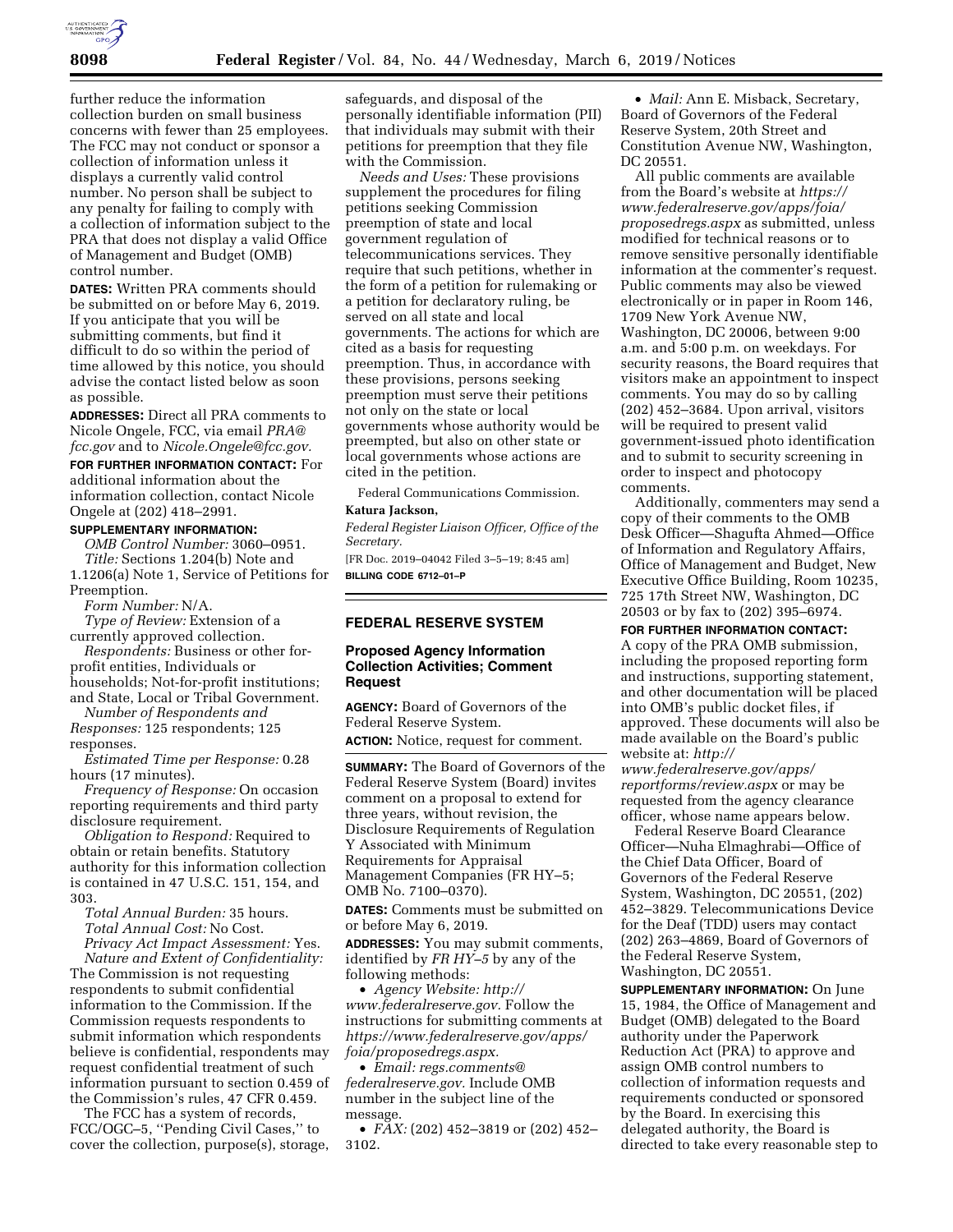solicit comment. In determining whether to approve a collection of information, the Board will consider all comments received from the public and other agencies.

#### **Request for Comment on Information Collection Proposal**

The Board invites public comment on the following information collection, which is being reviewed under authority delegated by the OMB under the PRA. Comments are invited on the following:

a. Whether the proposed collection of information is necessary for the proper performance of the Board's functions, including whether the information has practical utility;

b. The accuracy of the Board's estimate of the burden of the proposed information collection, including the validity of the methodology and assumptions used;

c. Ways to enhance the quality, utility, and clarity of the information to be collected;

d. Ways to minimize the burden of information collection on respondents, including through the use of automated collection techniques or other forms of information technology; and

e. Estimates of capital or startup costs and costs of operation, maintenance, and purchase of services to provide information.

At the end of the comment period, the comments and recommendations received will be analyzed to determine the extent to which the Board should modify the proposal.

#### **Proposal To Approve Under OMB Delegated Authority the Extension for Three Years, Without Revision, of the Following Information Collection**

*Report title:* Disclosure Requirements of Regulation Y Associated with Minimum Requirements for Appraisal Management Companies.

*Agency form number:* FR HY–5. *OMB control number:* 7100–0370.

*Frequency:* Event generated. *Respondents:* Federally regulated and state regulated Appraisal Management Companies (AMCs) and U.S. states.

*Estimated number of respondents:*  3,136.

*Estimated average hours per response:*  Section 225.192, 0.08 hours; Section 225.193, 41 hours; Section 225.195, 1 hour; Section 225.196, 1 hour.

*Estimated annual burden hours:*  Section 225.192, 237 hours; Section 225.193, 3214 hours; Section 225.195, 11 hours; Section 225.196, 51 hours.

*General description of report:* The Board's disclosure requirements associated with minimum requirements for AMCs are found in sections 225.192, 225.193, 225.195, and 225.196 of the Board's Regulation Y.

Section 225.192(b), Written Notice of Appraiser Removal from Network or Panel, provides that an appraiser in an AMC's network or panel is deemed to remain a part of the AMC's appraiser panel until the AMC (1) sends a written notice to the appraiser removing the appraiser with an explanation or (2) receives a written notice from the appraiser asking to be removed or a notice of the death or incapacity of the appraiser.

Participating states must have an AMC registration and supervision program. Pursuant to section 225.193(a), each participating state must establish and maintain within its appraiser certifying and licensing agency a registration and supervision program with the legal authority and mechanisms to, among other things, review and approve or deny an AMC's application for initial registration; require AMCs to submit reports, information, and documents; and report violations of appraisal-related laws, regulations, or orders, and disciplinary and enforcement actions to the Appraisal Subcommittee.

Section 225.193(b) requires each participating state to require nonfederally regulated AMCs to register with the state appraiser certifying and licensing agency.

Section 225.195(c) requires a federally regulated AMC to report to the state or states in which it operates the information required to be submitted by the state pursuant to the Appraisal Subcommittee's policies regarding the determination of the AMC National Registry fee, including information relating to certain ownership limitations in the regulation.

Section 225.196 requires that each participating state submit to the Appraisal Subcommittee the information required to be submitted by Appraisal Subcommittee regulations or guidance concerning AMCs that operate in the state.

There are no required reporting forms associated with these information collections. Compliance with the information collections is mandatory for AMCs and voluntary for states. No other federal law mandates these disclosure requirements. This information is not available from any other source.

*Legal authorization and confidentiality:* The FR HY–5 is authorized pursuant to section 1124(a) of the Financial Institutions Reform, Recovery, and Enforcement Act (FIRREA), which provides that the Agencies ''shall jointly, by rule,

establish minimum requirements to be applied by a State in the registration of [AMCs].'' 1 Section 1124(e) of the FIRREA requires that the Agencies ''jointly promulgate regulations for the reporting of the activities of [AMCs] to the [Appraisal Subcommittee of the Federal Financial Institutions Examination Council (ASC)] in determining the payment of the annual registry fee.'' 2 In addition, pursuant to section 1109(a) of the FIRREA, each participating state with an appraiser certifying and licensing agency must transmit to the ASC ''[1] a roster listing individuals who have received a State certification or license . . . [2] reports on the issuance and renewal of licenses and certifications, sanctions, disciplinary actions, license and certification revocations, and license and certification suspensions on a timely basis to the national registry of the [ASC] . . . [3] including investigations initiated and disciplinary actions taken.'' 3

Section 1124 of the FIRREA does not compel a state to establish an AMC registration and supervision program, nor is a penalty imposed on a state that does not establish a regulatory structure for AMCs.4 Therefore, the FR HY–5 is voluntary for states. The FR HY–5 is mandatory for AMCs.

Because the Federal Reserve will not collect this information, confidentiality issues would normally not arise. Because the records are retained at banking organizations, the Freedom of Information Act (FOIA) will only be implicated if the Board's examiners retain a copy of the record as part of an examination or supervision of a banking institution. In that case, the records would be exempt from disclosure under exemption 8 of the FOIA, which protects examination materials from disclosure (5 U.S.C. 552(b)(8)). Exemption 4 of the FOIA, which protects confidential financial information, and exemption 6 of the FOIA, which protects non-public personal information, may also be applicable (5 U.S.C. 552(b)(4) and (b)(6)).

*Consultation outside the agency:* The Board, the FDIC, the OCC, and the FHFA collaborated in reassessing and confirming their burden estimates and methodologies for this submission and discussed potential improvements and evaluations for future submissions.

<sup>1</sup> 12 U.S.C. 3353(a).

<sup>2</sup> 12 U.S.C. 3353(e).

<sup>3</sup> 12 U.S.C. 3338(a)(1)–(3).

<sup>4</sup> 80 FR 32658 (June 9, 2015).